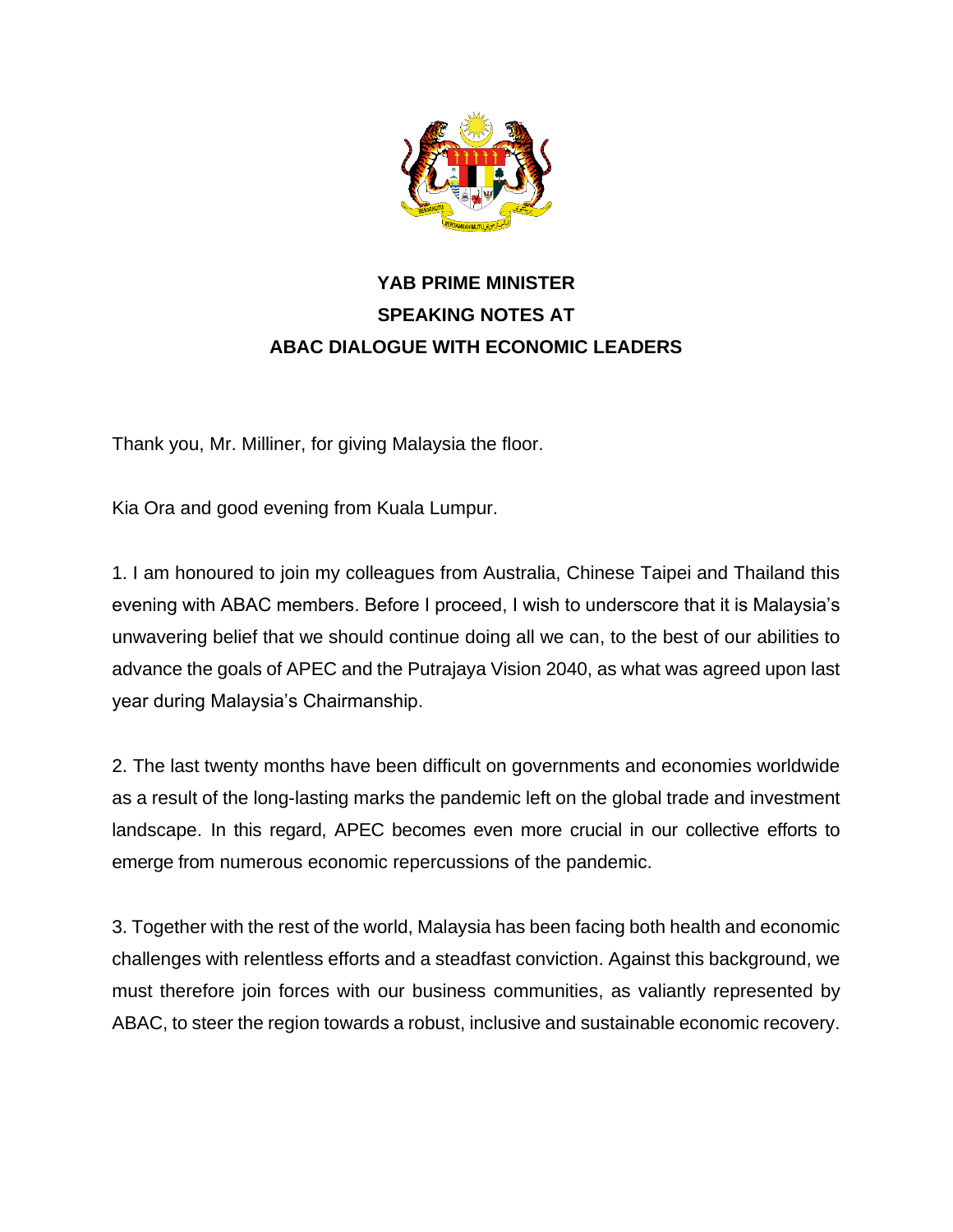4. We can only do this effectively if we act in close collaboration and collectively with firm solidarity as the APEC family. APEC must actively engage with the private sector and this must entail being sensitive to their needs. Simultaneously, the private sector must likewise reciprocate by responding with a strategic agenda that takes into account the overarching social economic concerns of APEC members.

Distinguished Colleagues and fellow ABAC Members,

5. Like many other economies, a key factor in expediting economic recovery is vaccination – which has been top of the agenda in dealing with COVID-19. Malaysia has rolled out our National COVID-19 Immunisation Programme, enabling more economic sectors to reopen. To date, a total of 50 million doses of vaccines have been administered, fully inoculating over 95% of Malaysia's adult population.

6. Additionally, Malaysia had also introduced the Public-Private Partnership COVID-19 Industry Immunisation Programme (PIKAS) to complement our National COVID-19 Immunisation Programme in a bid to expedite immunisation for the people and ensure a safe working environment. This collaborative effort with the private sector for employees and workers in targeted industries has enabled us to strike a balance between public health and business continuity. This initiative provides assurance on the well-being of employees and subsequently hasten Malaysia's economic recovery.

Distinguished Colleagues and fellow ABAC Members,

7. In terms of economic recovery measures in the face of the pandemic, Malaysia has introduced eight Economic Stimulus Packages worth up to USD127 billion to jumpstart the economy, generate vigorous recovery and ensure sustainability. These measures comprised direct fiscal spending by the government in the form of wage subsidies, unemployment assistance and cash aid. Provision was also given by way of special grant for micro, small and medium-sized enterprises (MSMEs) and more financial support for struggling households.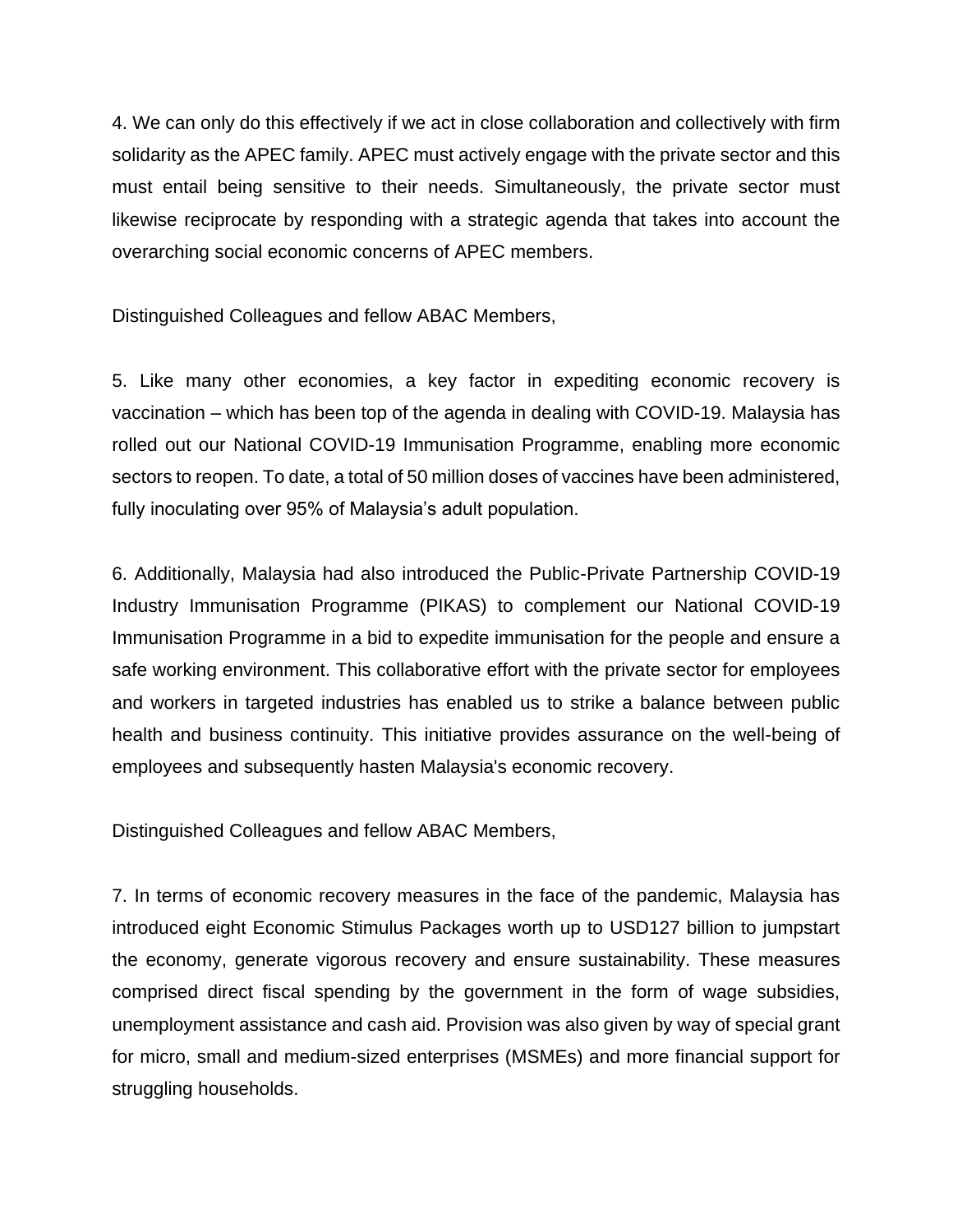8. On top of that, Malaysia unveiled the Twelfth Malaysia Plan (12MP) 2021-2025 anchored on three key themes, namely resetting the economy; strengthening security; wellbeing and inclusivity as well as advancing sustainability. It is aligned with our Shared Prosperity Vision which includes economic empowerment to move Malaysia along the trajectory of the Fourth Industrial Revolution (IR4.0) and environmental sustainability. It also encompasses social re-engineering to close the rural-urban gap by strengthening social security networks and improving the people's welfare.

Distinguished Colleagues and fellow ABAC Members,

9. In recognition of the importance of digitalisation in the aftermath of COVID-19 as well as the crucial role of the APEC Internet and Digital Economy Roadmap (AIDER), I believe there are still several key focus areas that we need to actively pursue to affect our full transition to digital transformation of the region.

10. In this regard, there is no doubt that ABAC has a proactive and positive part to play in catalysing the process of technology transfer and building its capacity. Indeed, the implementation of digital policies cannot achieve its full efficacy without the private sector's support. Hence, we have to work in tandem to further encourage businesses to adopt digitalisation to remain agile, competitive and resilient.

Distinguished Colleagues and fellow ABAC Members,

11. We have reached a stage where most economies can reopen borders safely, given the headway made in vaccine rollout and the move towards endemicity. In supporting the economic recovery, Malaysia and Singapore have agreed to establish the Vaccinated Travel Lane (VTL). If the situation allows, Malaysia extend the VTL to other neighbouring countries.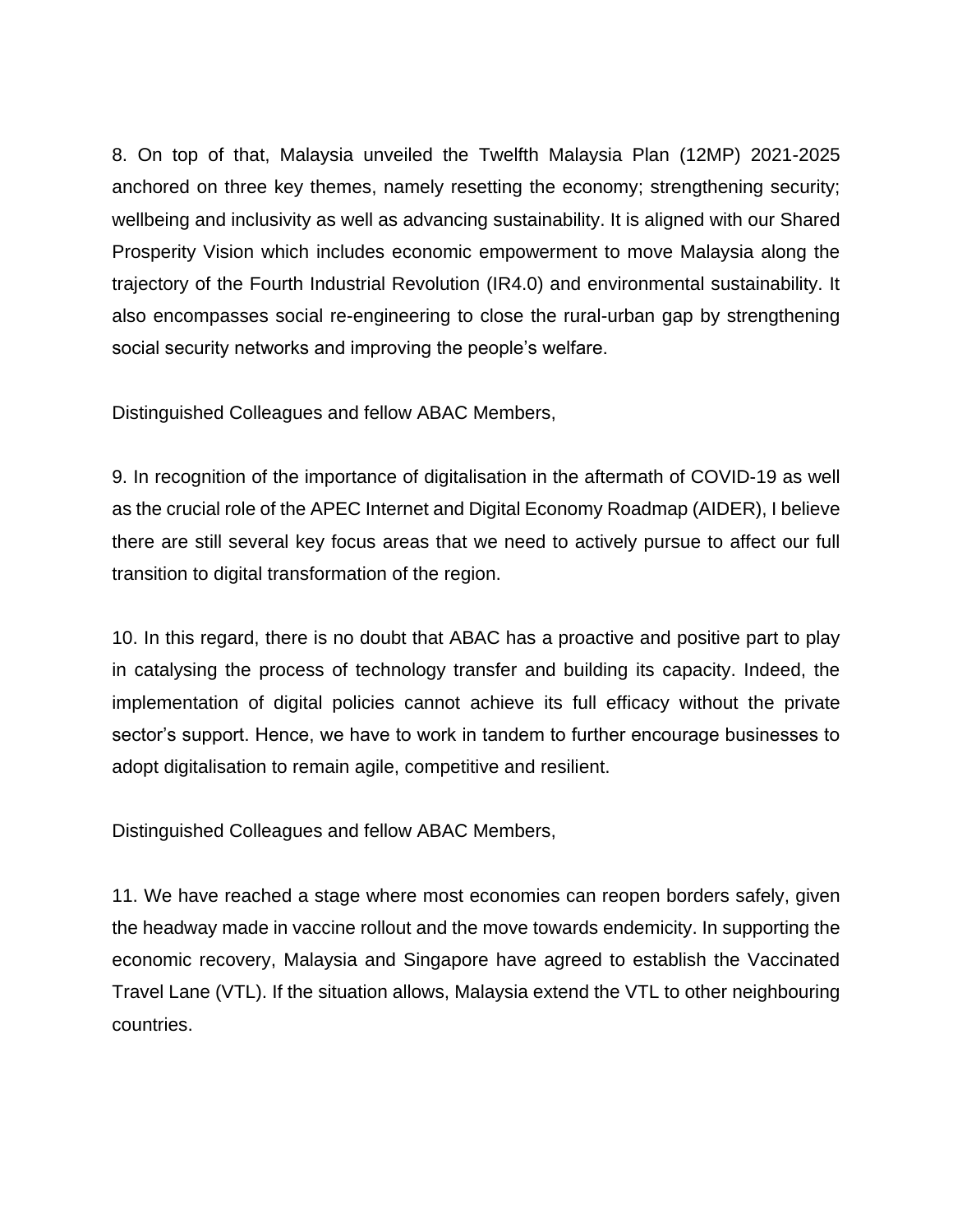12. Additionally, Malaysia's One Stop Centre (OSC) for Business Travellers initiative was established to help ease movement and to ensure Malaysia remains steady on the path of economic recovery and growth.

13. Positive results brought about by the OSC initiative to drive momentum of economic growth has further spurred Malaysia to embark on a pilot project for international tourism travel bubble. Starting with Langkawi, the three-month pilot project is pivotal in determining the future of Malaysia's international tourism industry.

Distinguished Colleagues and fellow ABAC Members,

14. As we look forward to the adoption of a comprehensive implementation plan of the Putrajaya Vision 2040 which will take place tomorrow, I urge stronger collaboration between APEC and ABAC at all levels, particularly in pursuing the three economic drivers, namely trade and investment; innovation and digitalisation; as well as strong, balanced, secure, sustainable and inclusive growth.

15. The government is always open to ideas from the private sector for us to be better facilitator and enablers. However, the private sector must at the same time, assume an active and effective role alongside us in navigating the region towards economic recovery. I strongly believe that this approach is the only way forward for us to forge greater publicprivate partnerships.

16. Additionally, I am encouraged by the growing focus on environment, social and governance (ESG) practices by the private sector, which has become more crucial now to ensure sustainable development. While the concept is not at its infancy, it has yet to be fully adopted . This is where I feel that the private sector could assume a more significant role in the embracement of this agenda.

17. What is significantly needed is a renewed determination among all of us at APEC to see robust, vibrant and sustainable economic growth and we can only achieve this when we join hands, work and grow together.